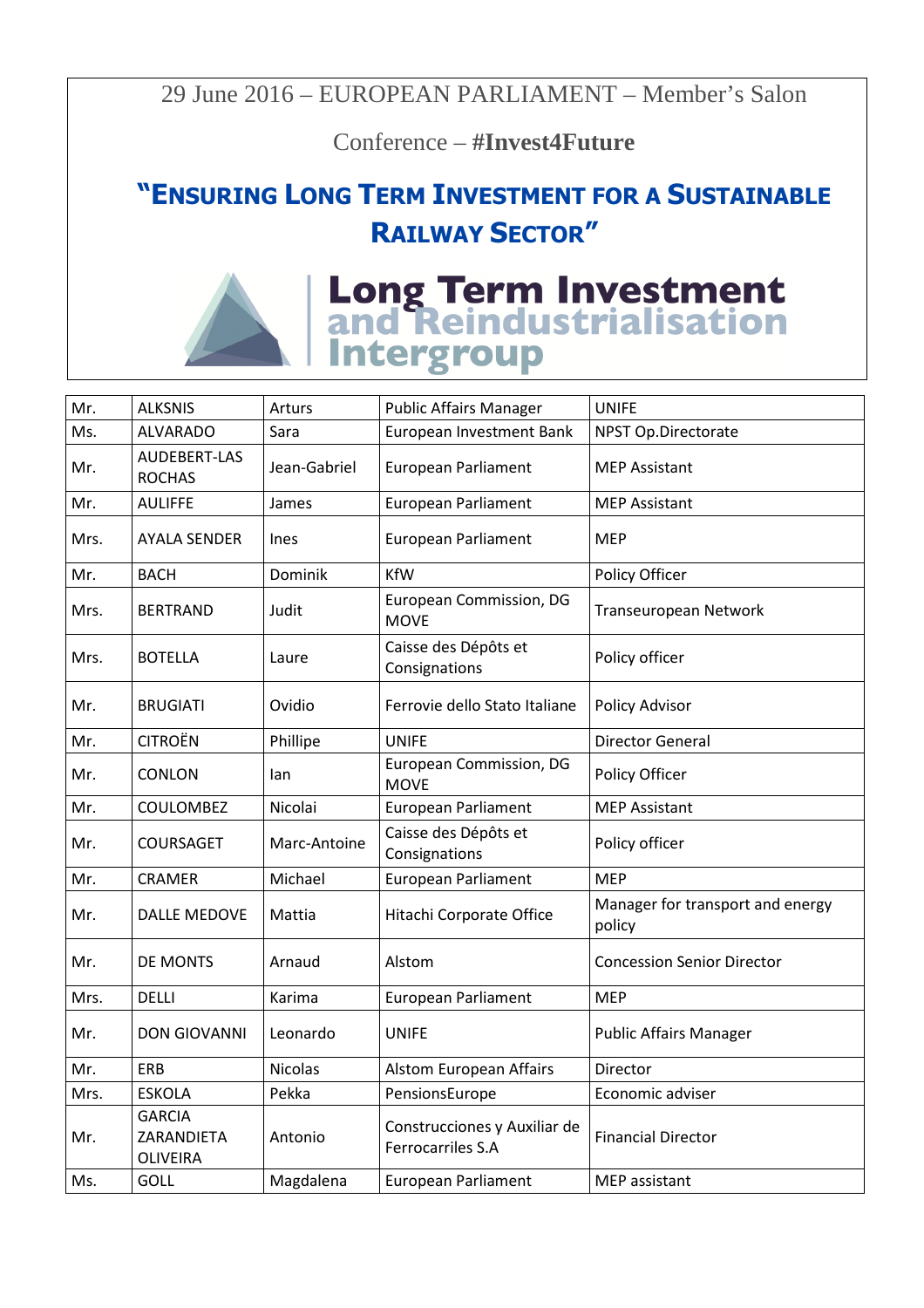| Mrs. | <b>HAAKSMAN</b>                                       | Karin          | <b>Strukton Rail</b>                      | <b>Head of Public Affairs</b>                            |
|------|-------------------------------------------------------|----------------|-------------------------------------------|----------------------------------------------------------|
| Mr.  | <b>HINTERLANG</b>                                     | Jan            | European Parliament                       | <b>MEP Assistant</b>                                     |
| Mr.  | <b>JANIK</b>                                          | Adam           | <b>SNCF</b>                               | Policy officer                                           |
| Mr.  | <b>KAMINSKI</b>                                       | Rafal          | <b>European Parliament</b>                | <b>MEP Assistant</b>                                     |
| Ms.  | <b>KANKARE</b>                                        | Sarianna       | <b>European Parliament</b>                | <b>MEP Assistant</b>                                     |
| Mr.  | <b>KNUBEL</b>                                         | Simon          | <b>Bombardier Transport</b>               | Policy Officer                                           |
| Mrs. | LE FORESTIER                                          | Christine      | <b>FIEC</b>                               | Director Economic and Legal Affairs                      |
| Mrs. | LE MERRE                                              | Anne-Laure     | <b>UITP</b>                               | Senior Adv. Regional/Suburban Rail                       |
| Dr.  | LOCHMAN                                               | Libor          | <b>CER</b>                                | <b>Exec Director</b>                                     |
| Mr.  | <b>MACKU</b>                                          | Marius         | Thalys Legal & European<br><b>Affairs</b> | Company lawyer                                           |
| Mr.  | <b>MARIN</b>                                          | Antongiulio    | European Commission, DG<br><b>MOVE</b>    | Policy Officer                                           |
| Mr.  | <b>MAURE</b>                                          | Didier         | <b>Thales Group</b>                       | Director, project financing                              |
| Mr.  | <b>MAZATAUD</b>                                       | Paul           | <b>SNCF</b>                               | Europe Director SNCF Réseau                              |
| Mr.  | <b>MAZEIKA</b>                                        | Gytis          | Perm. Rep of Lithuania                    | Transport attaché                                        |
| Mrs. | <b>MEISSONIER</b>                                     | Solène         | <b>European Parliament</b>                | MEP assistant                                            |
| Mr.  | <b>MENET</b>                                          | Pierre         | Caisse des Dépôts et<br>Consignations     | <b>Financial Advisor</b>                                 |
| Mr.  | <b>MUSSINI</b>                                        | Matteo         | <b>CER</b>                                | Head of Public Affairs and Operations                    |
| Mr.  | <b>NOUVEAU</b>                                        | <b>Nicolas</b> | <b>Bpifrance</b>                          | Policy officer                                           |
| Mr.  | PEUZIAT                                               | Jean-Phillipe  | <b>UNIFE</b>                              | <b>Head of Unit- Public affairs</b>                      |
| Mr.  | <b>PIEPER</b>                                         | Markus         | <b>European Parliament</b>                | <b>MEP</b>                                               |
| Mr.  | <b>PRETNAR</b>                                        | Darko          | Iskratel                                  | <b>Business Director Professional</b><br><b>Services</b> |
| Mr.  | <b>PRENGEL</b>                                        | Mathieu        | Caisse des Dépôts et<br>Consignations     | <b>Trainee</b>                                           |
| Mrs. | <b>PROUT</b>                                          | Sian           | European Commision, DG<br><b>MOVE</b>     | <b>Head of Unit</b>                                      |
| Ms.  | <b>REVAULT</b><br><b>D'ALLONES</b><br><b>BONNEFOY</b> | Christine      | <b>European Parliament</b>                | <b>MEP</b>                                               |
| Mr.  | <b>RIQUET</b>                                         | Dominique      | <b>European Parliament</b>                | <b>MEP</b>                                               |
| Mr.  | SABATTIER                                             | Frédéric       | Caisse des Dépôts et<br>Consignations     | Advisor to the Director of the saving<br>funds           |
| Ms.  | SÖDERQVIST                                            | Petra          | European Parliament                       | <b>Political Advisor</b>                                 |
| Mr.  | SONTAG                                                | Mark-Robert    | Siemens Bank                              | <b>Financial Services Division Partner</b><br>Mobility   |
| Mrs  | <b>THIANT</b>                                         | Aloïs          | Insurance Europe                          | Policy Advisor                                           |
| Mr   | <b>VAN SCHIJNDEL</b>                                  | Ben            | <b>Strukton Rail</b>                      | <b>Business Development</b>                              |
| Mr.  | <b>VINCK</b>                                          | Karel          | <b>European Commission</b>                | European ERTMS Coordinator                               |